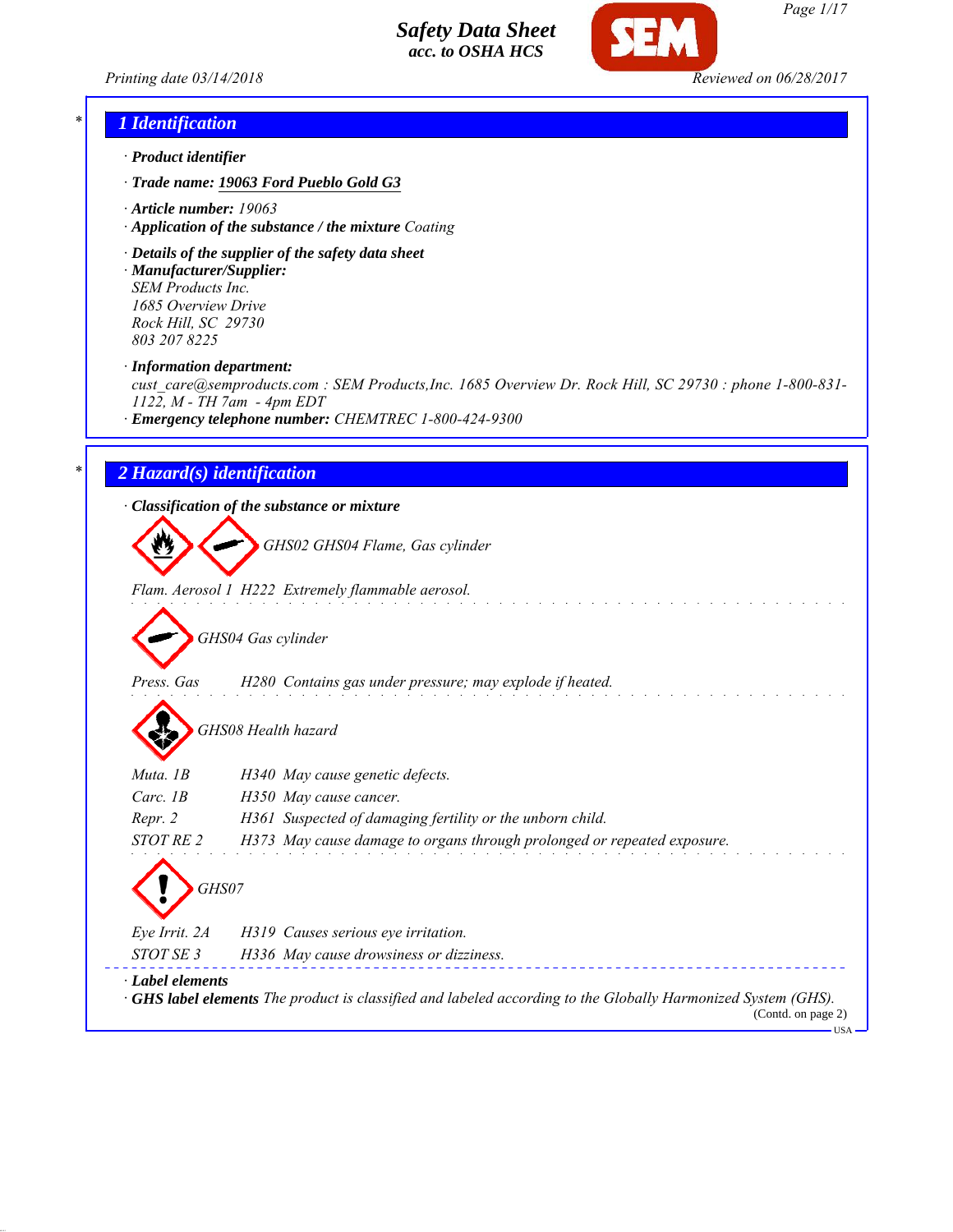*Printing date 03/14/2018 Reviewed on 06/28/2017*

*Trade name: 19063 Ford Pueblo Gold G3*





(Contd. on page 3)

**IISA**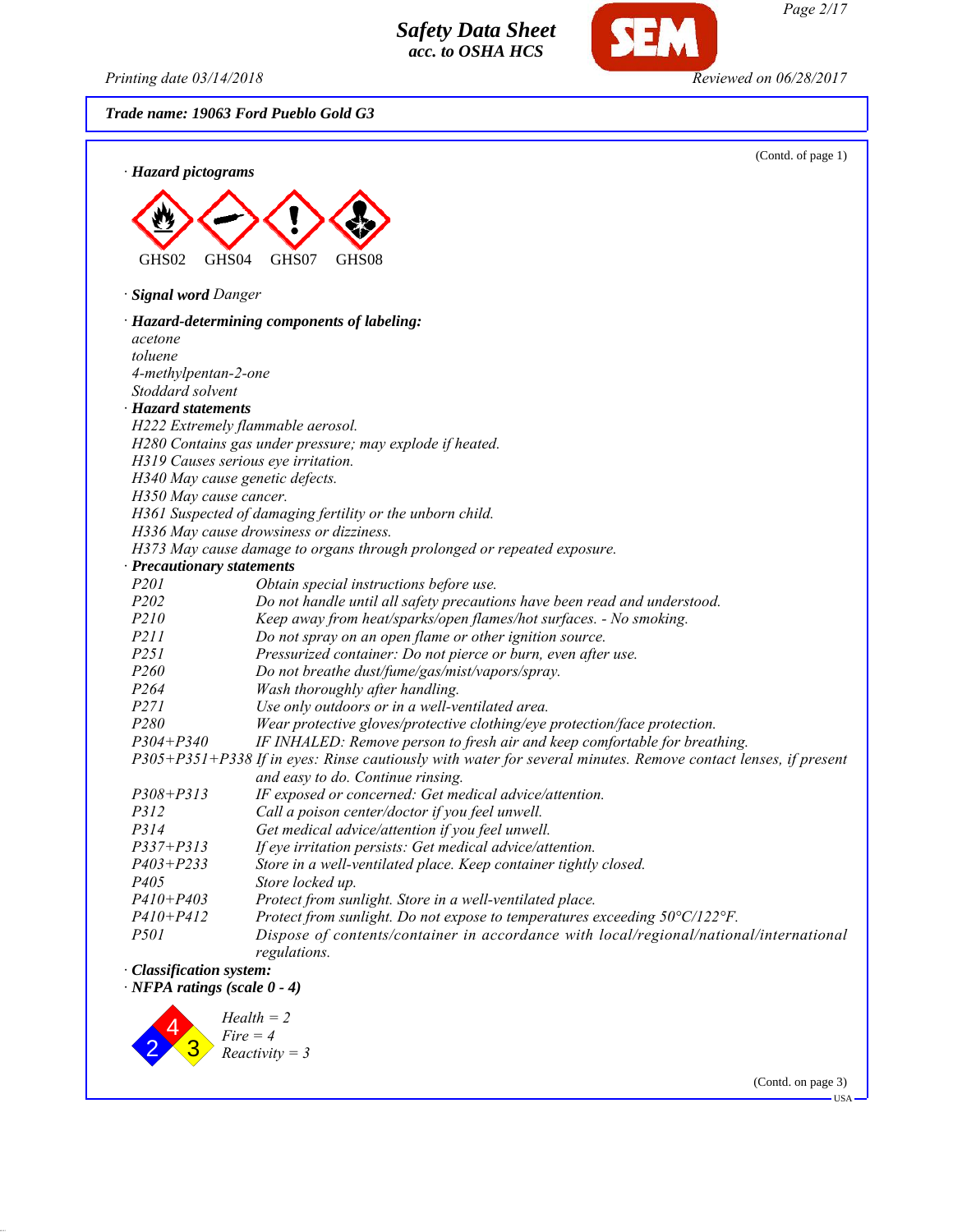*Printing date 03/14/2018 Reviewed on 06/28/2017*

# *Trade name: 19063 Ford Pueblo Gold G3*

(Contd. of page 2)

*· HMIS-ratings (scale 0 - 4)*



*· Other hazards*

*· Results of PBT and vPvB assessment*

- *· PBT: Not applicable.*
- *· vPvB: Not applicable.*

#### *\* 3 Composition/information on ingredients*

*· Chemical characterization: Mixtures*

*· Description:*

*Mixture: consisting of the following components. Weight percentages*

| · Dangerous components: |                                                  |                   |
|-------------------------|--------------------------------------------------|-------------------|
| $67-64-1$ acetone       |                                                  | $13 - 30\%$       |
|                         | 68476-86-8 Petroleum gases, liquefied, sweetened | $13 - 30\%$       |
|                         | $123-86-4$ n-butyl acetate                       | $10 - 13%$        |
|                         | 108-65-6 2-methoxy-1-methylethyl acetate         | $10 - 13%$        |
|                         | $\boxed{110-19-0}$ isobutyl acetate              | $5 - 7\%$         |
| 108-88-3 toluene        |                                                  | $1.5 - 5\%$       |
|                         | $7429-90-5$ aluminium                            | $1.5 - 5\%$       |
|                         | 763-69-9 ethyl 3-ethoxypropionate                | $1.5 - 5\%$       |
|                         | 108-10-1 4-methylpentan-2-one                    | $1 - 1.5\%$       |
|                         | 8052-41-3 Stoddard solvent                       | $≥0.1-S1%$        |
|                         | $\overline{100-41-4}$ ethylbenzene               | $\geq 0.1 - 51\%$ |

#### *\* 4 First-aid measures*

*· Description of first aid measures*

- *· After inhalation: Supply fresh air; consult doctor in case of complaints.*
- *· After skin contact: Generally the product does not irritate the skin.*

*· After eye contact:*

- *Rinse opened eye for several minutes under running water. If symptoms persist, consult a doctor.*
- *· After swallowing: If symptoms persist consult doctor.*
- *· Information for doctor:*
- *· Most important symptoms and effects, both acute and delayed No further relevant information available.*
- *· Indication of any immediate medical attention and special treatment needed*
- *No further relevant information available.*

(Contd. on page 4)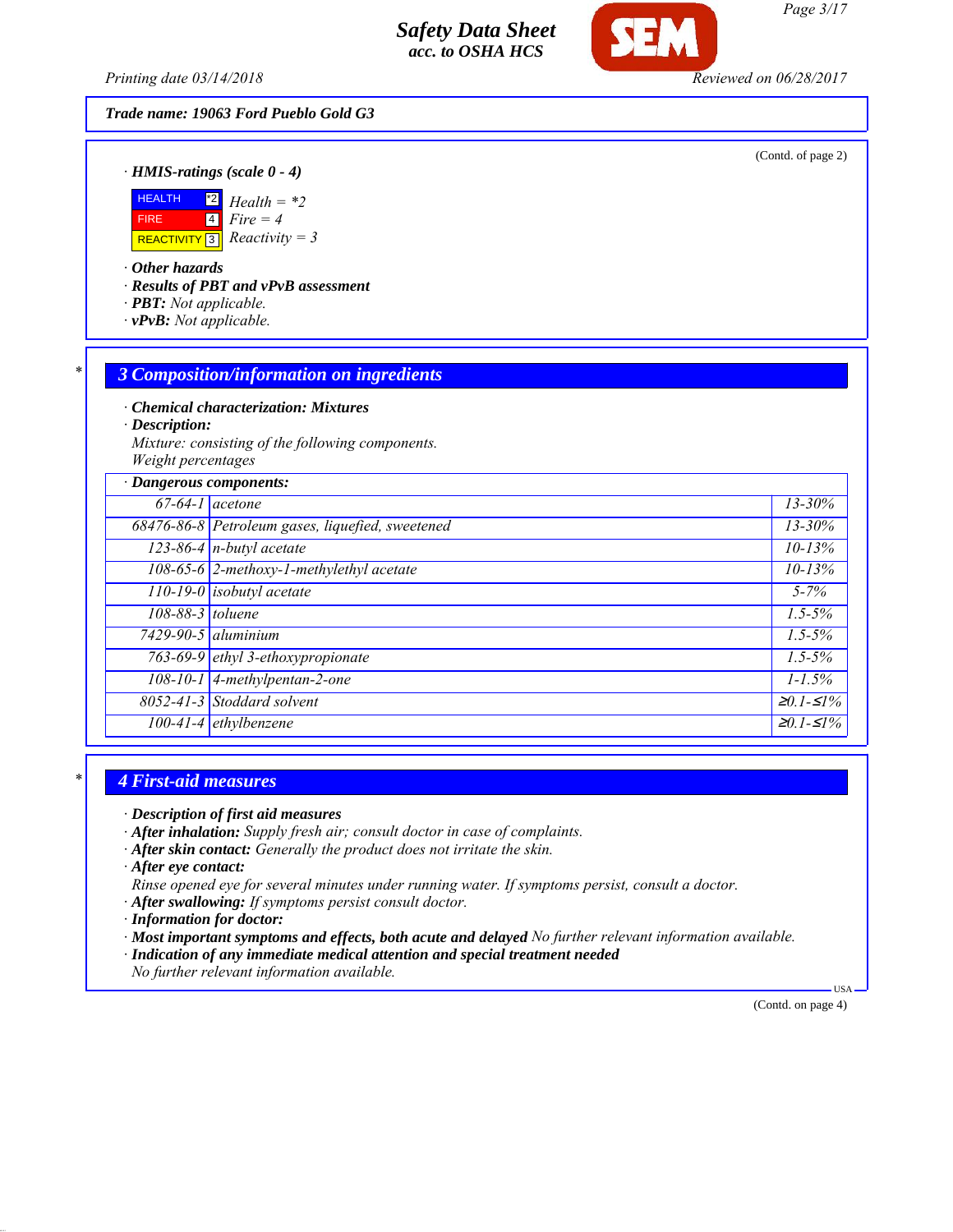*Printing date 03/14/2018 Reviewed on 06/28/2017*

*Trade name: 19063 Ford Pueblo Gold G3*

(Contd. of page 3)

USA

#### *\* 5 Fire-fighting measures*

- *· Extinguishing media*
- *· Suitable extinguishing agents:*
- *CO2, extinguishing powder or water spray. Fight larger fires with water spray or alcohol resistant foam.*
- *· Special hazards arising from the substance or mixture No further relevant information available.*
- *· Advice for firefighters*
- *· Protective equipment: Wear self-contained respiratory protective device.*

#### *\* 6 Accidental release measures*

- *· Personal precautions, protective equipment and emergency procedures Wear protective equipment. Keep unprotected persons away.*
- *· Environmental precautions: Do not allow to enter sewers/ surface or ground water.*

#### *· Methods and material for containment and cleaning up:*

*Dispose contaminated material as waste according to item 13.*

*Ensure adequate ventilation.*

#### *· Reference to other sections*

*See Section 7 for information on safe handling.*

- *See Section 8 for information on personal protection equipment.*
- *See Section 13 for disposal information.*

#### *· Protective Action Criteria for Chemicals*

| $67 - 64 - 1$<br><i>acetone</i>                | 200 ppm                           |
|------------------------------------------------|-----------------------------------|
| 123-86-4 $n$ -butyl acetate                    | 5 ppm                             |
| 108-65-6 $2$ -methoxy-1-methylethyl acetate    | 50 ppm                            |
| $110-19-0$ isobutyl acetate                    | $\overline{450}$ ppm              |
| 108-88-3 toluene                               | 67 ppm                            |
| 763-69-9 ethyl 3-ethoxypropionate              | $1.6$ ppm                         |
| $108 - 10 - 1$<br>4-methylpentan-2-one         | $75$ ppm                          |
| $110-43-0$ heptan-2-one                        | $\overline{150}$ ppm              |
| $1330 - 20 - 7$ <i>xylene</i>                  | $\overline{130}$ ppm              |
| 8052-41-3 Stoddard solvent                     | $300$ mg/m <sup>3</sup>           |
| 13463-67-7 titanium dioxide                    | $\overline{30}$ mg/m <sup>3</sup> |
| 1309-37-1 diiron trioxide                      | 15 $mg/m^3$                       |
| $100-41-4$ ethylbenzene                        | 33 ppm                            |
| $71 - 36 - 3$ butan-1-ol                       | 60 ppm                            |
| $1333-86-4$ Carbon black                       | $9 \, mg/m3$                      |
| 7631-86-9 silicon dioxide, chemically prepared | $\frac{18}{18}$ mg/m <sup>3</sup> |
| 25322-68-3 Polyethylene glycol                 | $30 \frac{\text{mg}}{\text{m}}$   |
| 108-83-8 2,6-dimethylheptan-4-one              | 75 ppm                            |
| $78 - 83 - 1$<br>butanol                       | $\overline{150}$ ppm              |
| 57-55-6 Methyl glycol                          | $30 \text{ mg/m}^3$               |
| $\cdot$ PAC-2:                                 |                                   |
| $67 - 64 - 1$<br>acetone                       | $\overline{32}00*ppm$             |

*Page 4/17*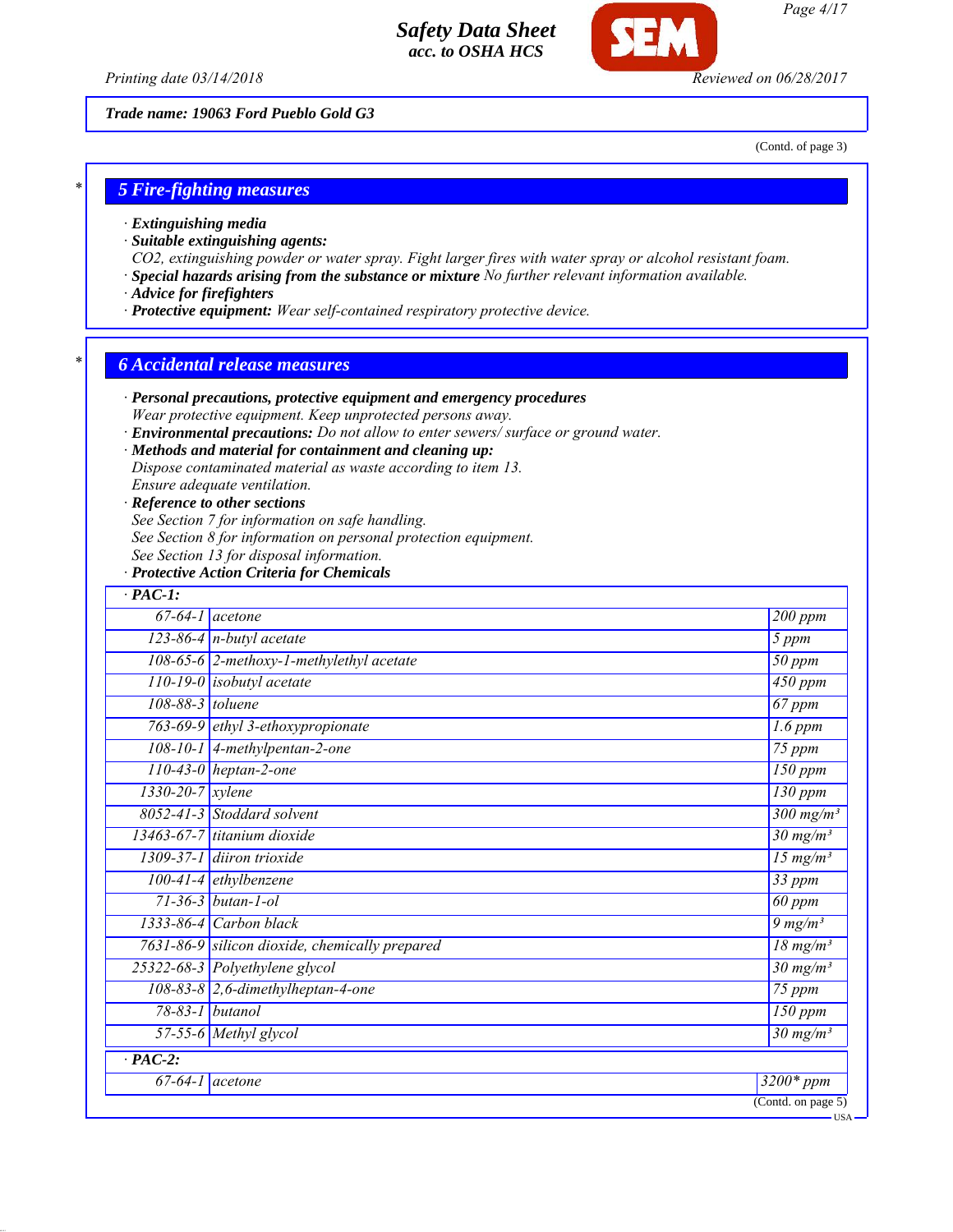

*Printing date 03/14/2018 Reviewed on 06/28/2017*

*Trade name: 19063 Ford Pueblo Gold G3*

|                        |                                                | (Contd. of page 4)               |
|------------------------|------------------------------------------------|----------------------------------|
|                        | 123-86-4 $n$ -butyl acetate                    | 200 ppm                          |
|                        | 108-65-6 2-methoxy-1-methylethyl acetate       | $1,000$ ppm                      |
|                        | $110-19-0$ isobutyl acetate                    | $1300*ppm$                       |
| 108-88-3 toluene       |                                                | 560 ppm                          |
|                        | 763-69-9 ethyl 3-ethoxypropionate              | 18 ppm                           |
|                        | 108-10-1 4-methylpentan-2-one                  | 500 ppm                          |
|                        | $110-43-0$ heptan-2-one                        | $\overline{670~ppm}$             |
| $1330-20-7$ xylene     |                                                | $\frac{920*ppm}{2}$              |
|                        | 8052-41-3 Stoddard solvent                     | $1,800$ mg/m <sup>3</sup>        |
|                        | 13463-67-7 titanium dioxide                    | $330$ mg/m <sup>3</sup>          |
|                        | 1309-37-1 diiron trioxide                      | $360$ mg/m <sup>3</sup>          |
|                        | $100-41-4$ ethylbenzene                        | $1100*ppm$                       |
|                        | $71 - 36 - 3$ butan-1-ol                       | 800 ppm                          |
|                        | $1333-86-4$ Carbon black                       | $\frac{99 \text{ mg}}{m^3}$      |
|                        | 7631-86-9 silicon dioxide, chemically prepared | $\sqrt{740 \text{ mg/m}^3}$      |
|                        | 25322-68-3 Polyethylene glycol                 | $1,300$ mg/m <sup>3</sup>        |
|                        | $108-83-8$ 2,6-dimethylheptan-4-one            | $330$ ppm                        |
|                        | 78-83-1 butanol                                | 1,300 ppm                        |
|                        | 57-55-6 Methyl glycol                          | $1,300$ mg/m <sup>3</sup>        |
| $\cdot$ PAC-3:         |                                                |                                  |
|                        | $67-64-1$ acetone                              | 5700*ppm                         |
|                        | 123-86-4 $n$ -butyl acetate                    | $3000*ppm$                       |
|                        | 108-65-6 2-methoxy-1-methylethyl acetate       | $5000*ppm$                       |
|                        | $110-19-0$ isobutyl acetate                    | $7500**$ ppm                     |
| 108-88-3 toluene       |                                                | $3700*ppm$                       |
|                        | 763-69-9 ethyl 3-ethoxypropionate              | $110$ ppm                        |
|                        | $108-10-1$ 4-methylpentan-2-one                | $3000*ppm$                       |
|                        | $110-43-0$ heptan-2-one                        | $\frac{4000*}{ppm}$              |
| $1330 - 20 - 7$ xylene |                                                | $2500*ppm$                       |
|                        | 8052-41-3 Stoddard solvent                     | $29500**mg/m^3$                  |
|                        | 13463-67-7 titanium dioxide                    | $2,000$ mg/m <sup>3</sup>        |
|                        | 1309-37-1 diiron trioxide                      | $\sqrt{2,200}$ mg/m <sup>3</sup> |
|                        | $100-41-4$ ethylbenzene                        | $1800*ppm$                       |
|                        | $71 - 36 - 3$ butan-1-ol                       | $8000**$ ppm                     |
|                        | 1333-86-4 Carbon black                         | $590$ mg/m <sup>3</sup>          |
|                        | 7631-86-9 silicon dioxide, chemically prepared | $4,500$ mg/m <sup>3</sup>        |
|                        | 25322-68-3 Polyethylene glycol                 | 7,700 $mg/m^3$                   |
|                        | $108-83-8$ 2,6-dimethylheptan-4-one            | $2000*ppm$                       |
|                        | $78-83-1$ butanol                              | $8000*ppm$                       |
|                        | 57-55-6 Methyl glycol                          | 7,900 $mg/m^3$                   |
|                        |                                                | <b>USA</b>                       |

(Contd. on page 6)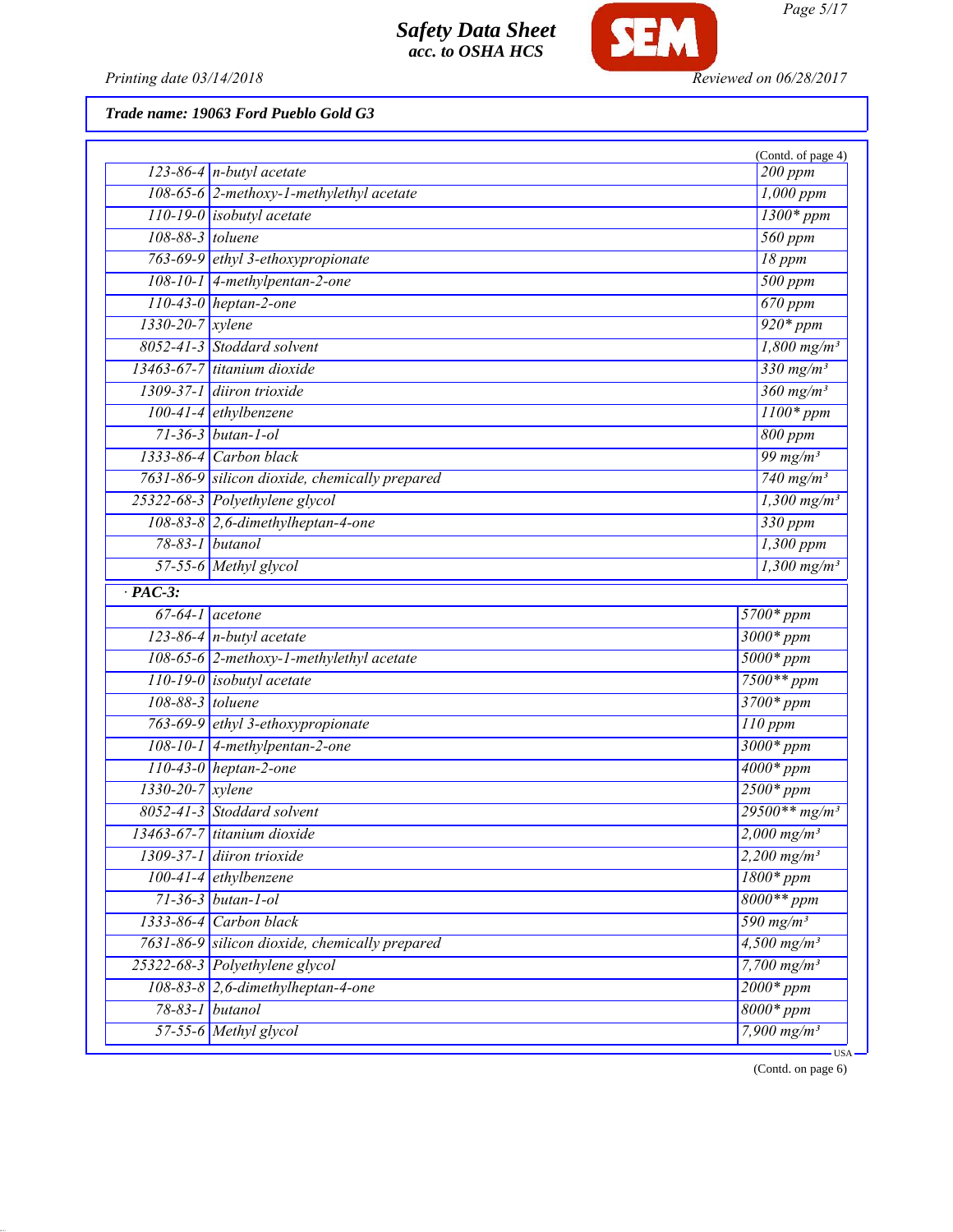*Printing date 03/14/2018 Reviewed on 06/28/2017*

*Trade name: 19063 Ford Pueblo Gold G3*

(Contd. of page 5)

## *\* 7 Handling and storage*

#### *· Handling:*

- *· Precautions for safe handling*
- *No special measures required.*
- *Ensure good ventilation/exhaustion at the workplace.*
- *· Information about protection against explosions and fires:*
- *Do not spray on a naked flame or any incandescent material.*
- *Keep ignition sources away Do not smoke.*

*Pressurized container: protect from sunlight and do not expose to temperatures exceeding 50°C, i.e. electric lights. Do not pierce or burn, even after use.*

- *· Conditions for safe storage, including any incompatibilities*
- *· Storage:*
- *· Requirements to be met by storerooms and receptacles:*
- *Observe official regulations on storing packagings with pressurized containers.*
- *· Information about storage in one common storage facility: Store away from oxidizing agents.*
- *· Further information about storage conditions: Keep receptacle tightly sealed.*
- *· Specific end use(s) No further relevant information available.*

#### *\* 8 Exposure controls/personal protection*

*· Additional information about design of technical systems: No further data; see item 7.*

*· Control parameters*

*· Components with limit values that require monitoring at the workplace:*

*The following constituents are the only constituents of the product which have a PEL, TLV or other recommended exposure limit.*

*At this time, the other constituents have no known exposure limits.*

#### *67-64-1 acetone*

| PEL $\vert$ Long-term value: 2400 mg/m <sup>3</sup> , 1000 ppm |
|----------------------------------------------------------------|
| REL Long-term value: 590 mg/m <sup>3</sup> , 250 ppm           |

*TLV Short-term value: 1187 mg/m³, 500 ppm Long-term value: 594 mg/m³, 250 ppm BEI*

*123-86-4 n-butyl acetate*

- *PEL Long-term value: 710 mg/m³, 150 ppm REL Long-term value: 950 mg/m³, 200 ppm*
- *TLV Short-term value: 712 mg/m³, 150 ppm Long-term value: 238 mg/m³, 50 ppm*

*108-65-6 2-methoxy-1-methylethyl acetate*

*WEEL Long-term value: 50 ppm*

- *110-19-0 isobutyl acetate*
	- *PEL Long-term value: 700 mg/m³, 150 ppm*
	- *REL Long-term value: 700 mg/m³, 150 ppm*
	- *TLV Short-term value: 712 mg/m³, 150 ppm*
		- *Long-term value: 238 mg/m³, 50 ppm*

(Contd. on page 7)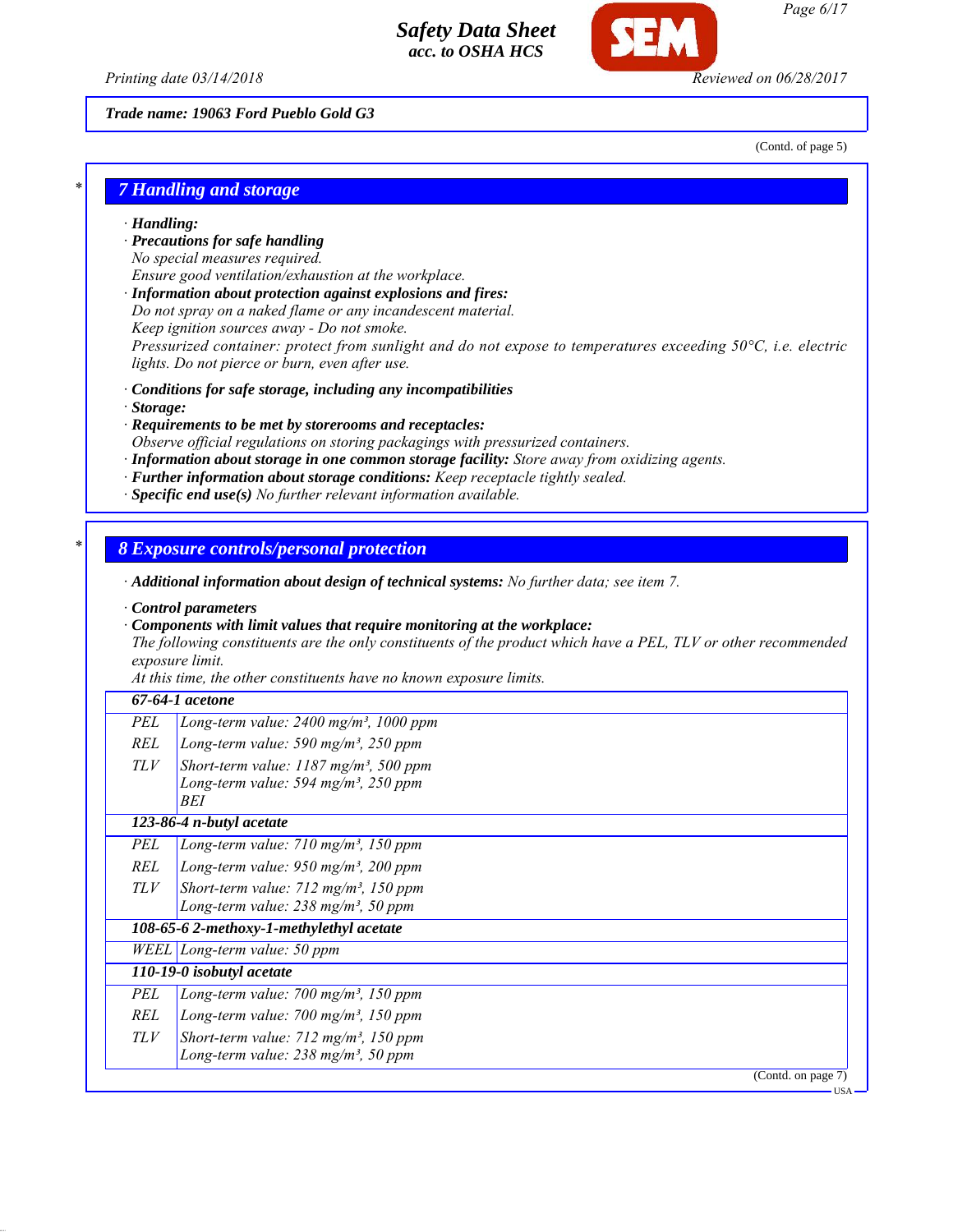*Printing date 03/14/2018 Reviewed on 06/28/2017*

SEM

*Trade name: 19063 Ford Pueblo Gold G3*

|            |                                                                                                      | (Contd. of page 6) |
|------------|------------------------------------------------------------------------------------------------------|--------------------|
|            | 108-88-3 toluene                                                                                     |                    |
| <b>PEL</b> | Long-term value: 200 ppm                                                                             |                    |
|            | Ceiling limit value: 300; 500* ppm                                                                   |                    |
|            | *10-min peak per 8-hr shift                                                                          |                    |
| REL        | Short-term value: $560$ mg/m <sup>3</sup> , 150 ppm                                                  |                    |
|            | Long-term value: 375 mg/m <sup>3</sup> , 100 ppm                                                     |                    |
| TLV        | Long-term value: 75 mg/m <sup>3</sup> , 20 ppm                                                       |                    |
|            | BEI                                                                                                  |                    |
|            | 108-10-1 4-methylpentan-2-one                                                                        |                    |
| <b>PEL</b> | Long-term value: $410$ mg/m <sup>3</sup> , 100 ppm                                                   |                    |
| <b>REL</b> | Short-term value: $300 \text{ mg/m}^3$ , 75 ppm<br>Long-term value: $205$ mg/m <sup>3</sup> , 50 ppm |                    |
| TLV        | Short-term value: $307 \text{ mg/m}^3$ , 75 ppm                                                      |                    |
|            | Long-term value: $82$ mg/m <sup>3</sup> , 20 ppm                                                     |                    |
|            | BEI                                                                                                  |                    |
|            | 8052-41-3 Stoddard solvent                                                                           |                    |
| PEL        | Long-term value: 2900 mg/m <sup>3</sup> , 500 ppm                                                    |                    |
| REL        | Long-term value: $350$ mg/m <sup>3</sup>                                                             |                    |
|            | Ceiling limit value: $1800*$ mg/m <sup>3</sup>                                                       |                    |
|            | $*15$ -min                                                                                           |                    |
| TLV        | Long-term value: $525$ mg/m <sup>3</sup> , 100 ppm                                                   |                    |
|            | 100-41-4 ethylbenzene                                                                                |                    |
| <b>PEL</b> | Long-term value: 435 mg/m <sup>3</sup> , 100 ppm                                                     |                    |
| REL        | Short-term value: $545$ mg/m <sup>3</sup> , 125 ppm                                                  |                    |
|            | Long-term value: $435$ mg/m <sup>3</sup> , 100 ppm                                                   |                    |
| TLV        | Long-term value: 87 mg/m <sup>3</sup> , 20 ppm<br>BEI                                                |                    |
|            | · Ingredients with biological limit values:                                                          |                    |
|            | $67-64-1$ acetone                                                                                    |                    |
|            | $BEI$ 50 mg/L                                                                                        |                    |
|            | Medium: urine                                                                                        |                    |
|            | Time: end of shift                                                                                   |                    |
|            | Parameter: Acetone (nonspecific)                                                                     |                    |
|            | 108-88-3 toluene                                                                                     |                    |
|            | $BEI$ 0.02 mg/L                                                                                      |                    |
|            | Medium: blood                                                                                        |                    |
|            | Time: prior to last shift of workweek                                                                |                    |
|            | Parameter: Toluene                                                                                   |                    |
|            | $0.03$ mg/L                                                                                          |                    |
|            | Medium: urine                                                                                        |                    |
|            | Time: end of shift                                                                                   |                    |
|            | Parameter: Toluene                                                                                   |                    |
|            |                                                                                                      |                    |
|            | $0.3$ mg/g creatinine<br>Medium: urine                                                               |                    |
|            | Time: end of shift                                                                                   |                    |
|            | Parameter: o-Cresol with hydrolysis (background)                                                     |                    |
|            |                                                                                                      | (Contd. on page 8) |
|            |                                                                                                      | - USA              |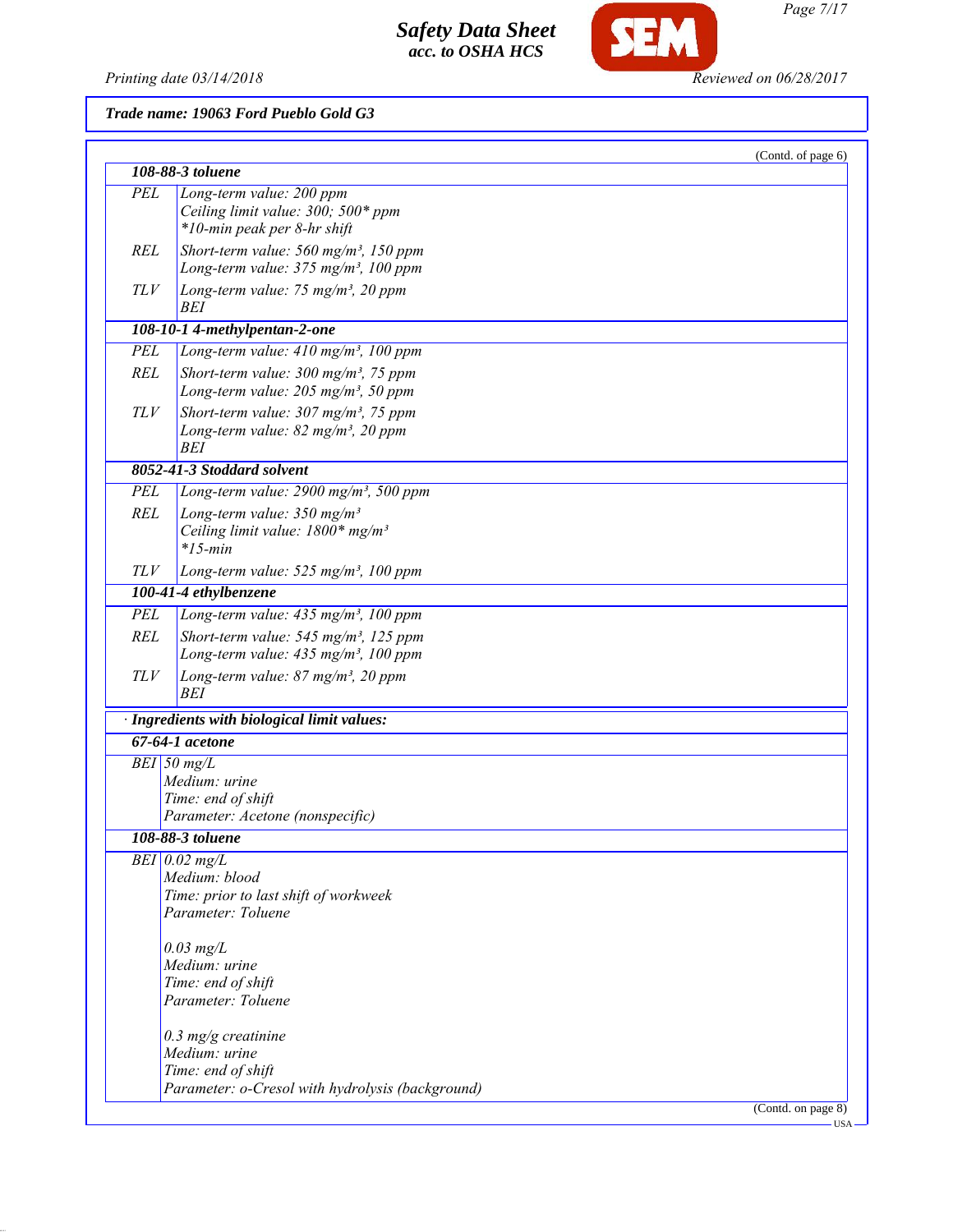*Printing date 03/14/2018 Reviewed on 06/28/2017*

SEM

*Trade name: 19063 Ford Pueblo Gold G3*

| (Contd. of page 7)<br>108-10-1 4-methylpentan-2-one                                                                   |
|-----------------------------------------------------------------------------------------------------------------------|
| $BEI$ 1 mg/L                                                                                                          |
| Medium: urine                                                                                                         |
| Time: end of shift                                                                                                    |
| Parameter: MIBK                                                                                                       |
| 100-41-4 ethylbenzene                                                                                                 |
| BEI $\vert 0.7 \, \mathrm{g/g}$ creatinine                                                                            |
| Medium: urine                                                                                                         |
| Time: end of shift at end of workweek                                                                                 |
| Parameter: Sum of mandelic acid and phenylglyoxylic acid (nonspecific, semi-quantitative)                             |
|                                                                                                                       |
| Medium: end-exhaled air                                                                                               |
| Time: not critical                                                                                                    |
| Parameter: Ethyl benzene (semi-quantitative)                                                                          |
| Additional information: The lists that were valid during the creation were used as basis.                             |
| · Exposure controls                                                                                                   |
| · Personal protective equipment:                                                                                      |
| · General protective and hygienic measures:                                                                           |
| Keep away from foodstuffs, beverages and feed.                                                                        |
| Immediately remove all soiled and contaminated clothing.                                                              |
| Wash hands before breaks and at the end of work.                                                                      |
| Store protective clothing separately.                                                                                 |
| Avoid contact with the eyes.                                                                                          |
| Avoid contact with the eyes and skin.                                                                                 |
| · Breathing equipment:                                                                                                |
| In case of brief exposure or low pollution use respiratory filter device. In case of intensive or longer exposure use |
| respiratory protective device that is independent of circulating air.                                                 |
| · Protection of hands:                                                                                                |
| Due to missing tests no recommendation to the glove material can be given for the product/ the preparation/ the       |
| chemical mixture.                                                                                                     |
| Selection of the glove material on consideration of the penetration times, rates of diffusion and the degradation     |
|                                                                                                                       |
|                                                                                                                       |
| Protective gloves                                                                                                     |
|                                                                                                                       |
| The glove material has to be impermeable and resistant to the product/ the substance/ the preparation.                |
| · Material of gloves                                                                                                  |
| The selection of the suitable gloves does not only depend on the material, but also on further marks of quality and   |
| varies from manufacturer to manufacturer. As the product is a preparation of several substances, the resistance       |
| of the glove material can not be calculated in advance and has therefore to be checked prior to the application.      |
| · Penetration time of glove material                                                                                  |
| The exact break trough time has to be found out by the manufacturer of the protective gloves and has to be            |
| observed.                                                                                                             |
| $\cdot$ Eye protection:                                                                                               |
| Safety glasses                                                                                                        |
| (Contd. on page 9)                                                                                                    |

*Page 8/17*

 $-<sup>USA</sup>$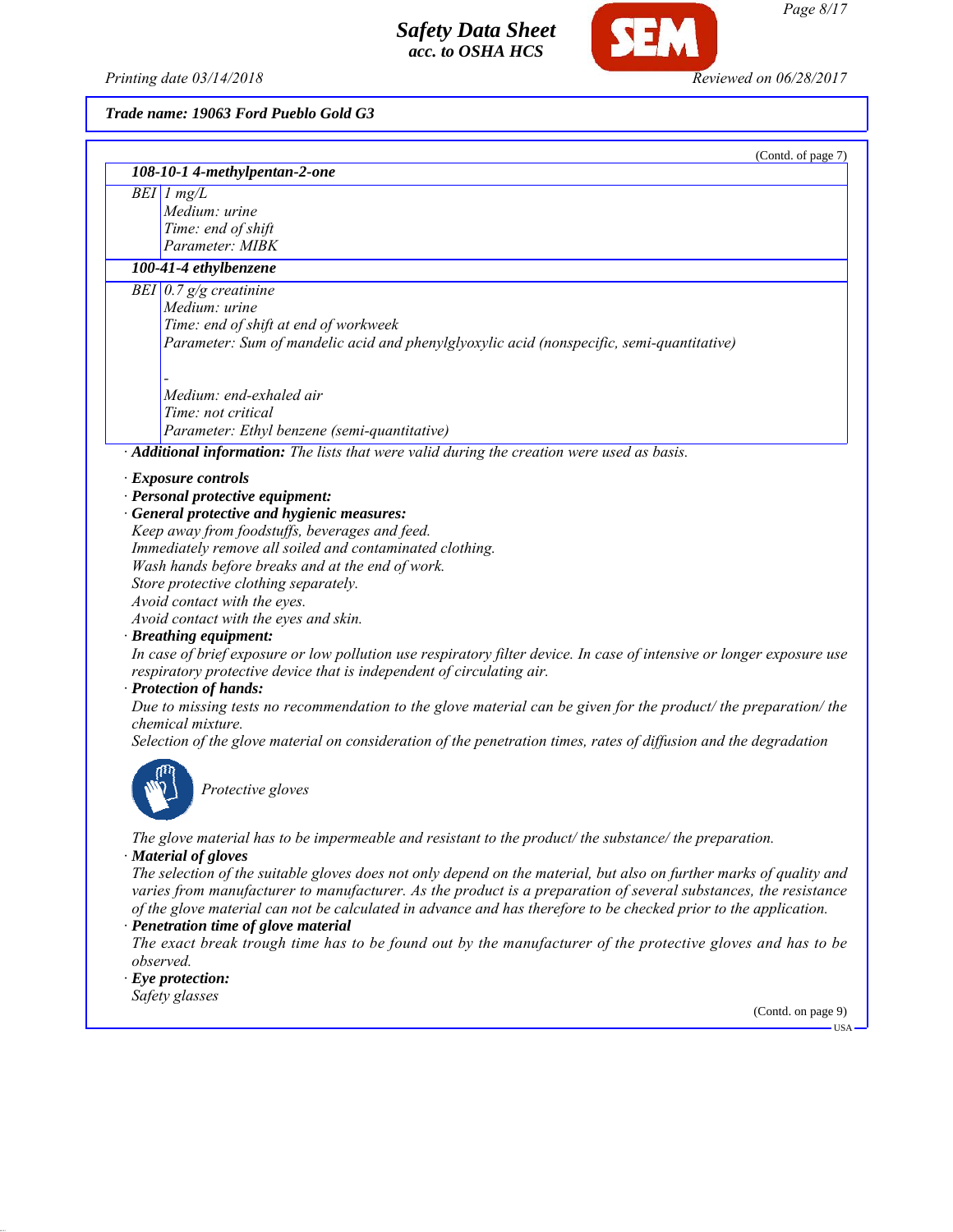

*Printing date 03/14/2018 Reviewed on 06/28/2017*

*Trade name: 19063 Ford Pueblo Gold G3*

(Contd. of page 8)

# *Tightly sealed goggles*

|                                                            | 9 Physical and chemical properties                                          |
|------------------------------------------------------------|-----------------------------------------------------------------------------|
| · Information on basic physical and chemical properties    |                                                                             |
| <b>General Information</b>                                 |                                                                             |
| $\cdot$ Appearance:<br>Form:                               | Aerosol                                                                     |
| Color:                                                     | Gold colored                                                                |
| $\cdot$ Odor:                                              | Characteristic                                                              |
| · Odor threshold:                                          | Not determined.                                                             |
| $\cdot$ pH-value:                                          | Not determined.                                                             |
| $\cdot$ Change in condition                                |                                                                             |
| Melting point/Melting range:                               | Undetermined.                                                               |
| <b>Boiling point/Boiling range:</b>                        | 55.8-56.6 °C                                                                |
| · Flash point:                                             | $-103$ °C                                                                   |
| · Flammability (solid, gaseous):                           | Not applicable.                                                             |
| · Ignition temperature:                                    | 370 °C                                                                      |
| · Decomposition temperature:                               | Not determined.                                                             |
| · Auto igniting:                                           | Product is not selfigniting.                                                |
| · Danger of explosion:                                     | In use, may form flammable/explosive vapour-air mixture.<br>Avoid high heat |
| · Explosion limits:                                        |                                                                             |
| Lower:                                                     | $1.9$ Vol $\%$                                                              |
| <b>Upper:</b>                                              | $13$ Vol $\%$                                                               |
| $\cdot$ Vapor pressure at 20 $\cdot$ C:                    | $233$ hPa                                                                   |
| $\cdot$ Density at 20 $\cdot$ C:                           | $0.76096$ g/cm <sup>3</sup>                                                 |
| $\cdot$ Relative density                                   | Not determined.                                                             |
| · Vapor density                                            | Not determined.                                                             |
| $\cdot$ Evaporation rate                                   | Not applicable.                                                             |
| · Solubility in / Miscibility with                         |                                                                             |
| Water:                                                     | Not miscible or difficult to mix.                                           |
| · Partition coefficient (n-octanol/water): Not determined. |                                                                             |
| · Viscosity:                                               |                                                                             |
| Dynamic:<br>Kinematic:                                     | Not determined.<br>Not determined.                                          |

(Contd. on page 10)  $-$  USA  $-$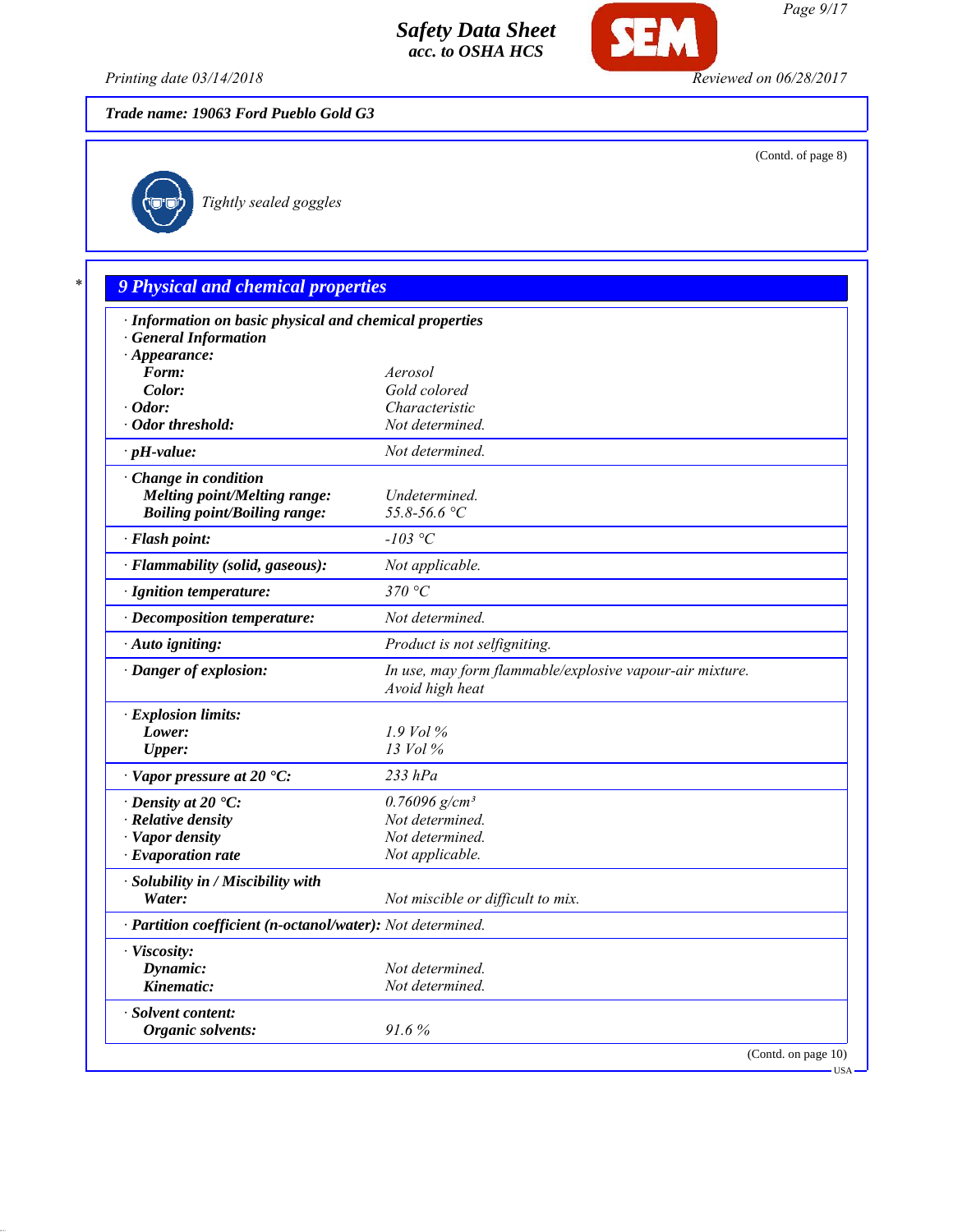

*Page 10/17*

USA

*Printing date 03/14/2018 Reviewed on 06/28/2017*

*Trade name: 19063 Ford Pueblo Gold G3*

|                                                     |                                                    | (Contd. of page 9) |
|-----------------------------------------------------|----------------------------------------------------|--------------------|
| <b>VOC</b> content:                                 | 61.72 %<br>659.2 $g/l / 5.50$ lb/gl                |                    |
| <i>Solids content:</i><br>$\cdot$ Other information | 8.4%<br>No further relevant information available. |                    |

# *10 Stability and reactivity*

*· Reactivity No further relevant information available.*

- *· Chemical stability*
- *· Thermal decomposition / conditions to be avoided: No decomposition if used according to specifications.*
- *· Possibility of hazardous reactions No dangerous reactions known.*
- *· Conditions to avoid No further relevant information available.*
- *· Incompatible materials: No further relevant information available.*
- *· Hazardous decomposition products:*
- *Nitrogen oxides*
- *Hydrocarbons*

*Carbon monoxide and carbon dioxide*

# *\* 11 Toxicological information*

*· Information on toxicological effects*

*· Acute toxicity:*

*· LD/LC50 values that are relevant for classification:*

#### *108-88-3 toluene*

*Oral LD50 5,000 mg/kg (rat)*

*Dermal LD50 12,124 mg/kg (rabbit)*

*Inhalative LC50/4 h 5,320 mg/l (mouse)*

# *· Primary irritant effect:*

- *· on the skin: No irritant effect.*
- *· on the eye: Irritating effect.*
- *· Sensitization: No sensitizing effects known.*
- *· Additional toxicological information:*

*The product shows the following dangers according to internally approved calculation methods for preparations: Irritant*

*The product can cause inheritable damage.*

#### *· Carcinogenic categories*

|                        | · IARC (International Agency for Research on Cancer) |                     |
|------------------------|------------------------------------------------------|---------------------|
| 108-88-3 toluene       |                                                      |                     |
|                        | $108-10-1$ 4-methylpentan-2-one                      | 2B                  |
| $1330 - 20 - 7$ xylene |                                                      |                     |
|                        | 13463-67-7 titanium dioxide                          | 2B                  |
|                        | 1309-37-1 diiron trioxide                            |                     |
|                        | $100-41-4$ ethylbenzene                              | 2B                  |
|                        | 1333-86-4 Carbon black                               | 2B                  |
|                        |                                                      | (Contd. on page 11) |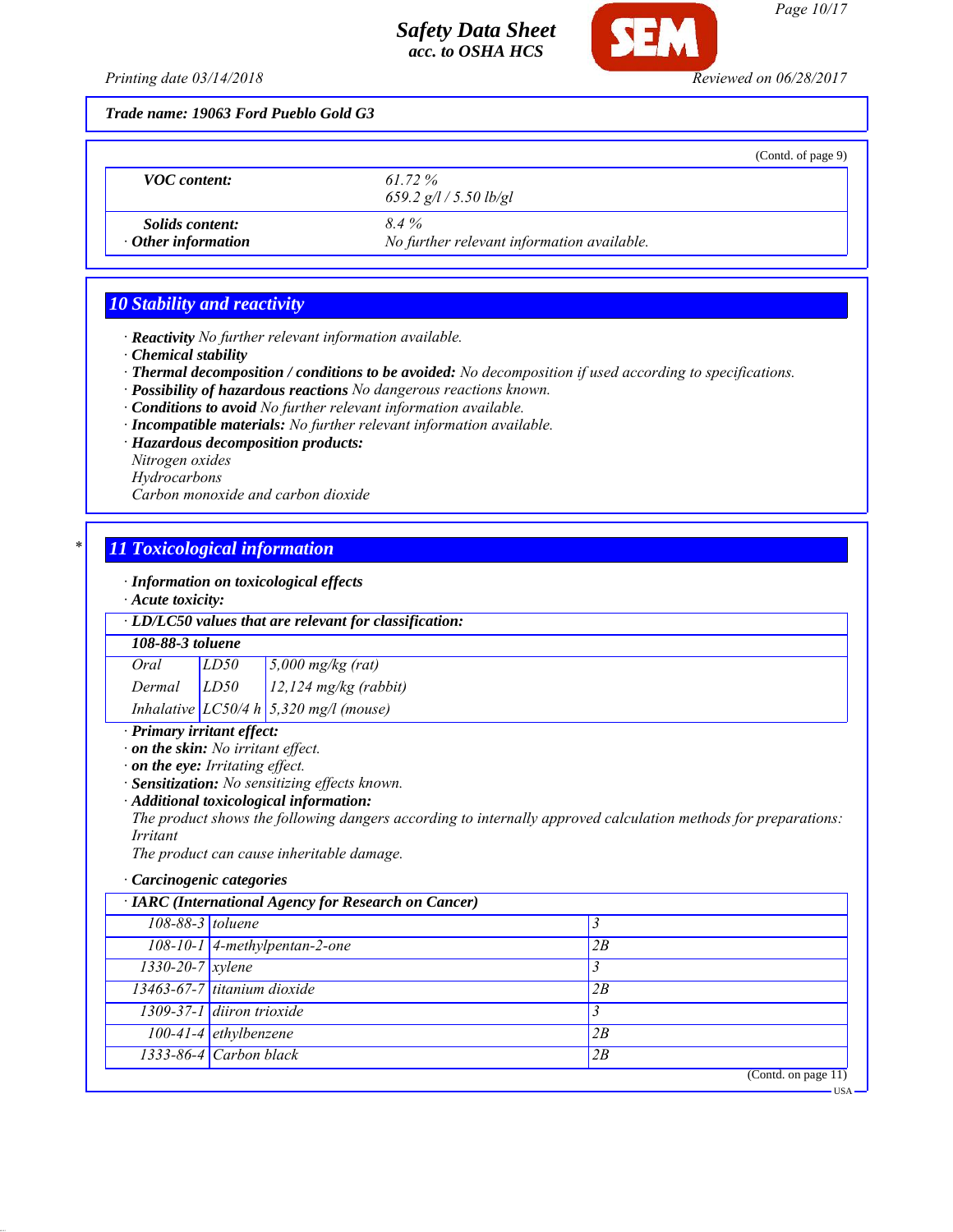

*Page 11/17*

USA

*Trade name: 19063 Ford Pueblo Gold G3*

|                                                               | (Contd. of page 10)                     |
|---------------------------------------------------------------|-----------------------------------------|
| <b>BENTONITE</b>                                              | suspected carcinogen < $2\%$ 14808-60-7 |
| 7631-86-9 silicon dioxide, chemically prepared                |                                         |
| · NTP (National Toxicology Program)                           |                                         |
| None of the ingredients is listed.                            |                                         |
| $\cdot$ OSHA-Ca (Occupational Safety & Health Administration) |                                         |
| None of the ingredients is listed.                            |                                         |

# *\* 12 Ecological information*

#### *· Toxicity*

- *· Aquatic toxicity: No further relevant information available.*
- *· Persistence and degradability No further relevant information available.*
- *· Behavior in environmental systems:*
- *· Bioaccumulative potential No further relevant information available.*
- *· Mobility in soil No further relevant information available.*
- *· Additional ecological information:*

*· General notes:*

*Water hazard class 3 (Self-assessment): extremely hazardous for water*

*Do not allow product to reach ground water, water course or sewage system, even in small quantities.*

- *Danger to drinking water if even extremely small quantities leak into the ground.*
- *· Results of PBT and vPvB assessment*
- *· PBT: Not applicable.*
- *· vPvB: Not applicable.*
- *· Other adverse effects No further relevant information available.*

## *13 Disposal considerations*

*· Waste treatment methods*

*· Recommendation:*

*Must not be disposed of together with household garbage. Do not allow product to reach sewage system.*

*· Uncleaned packagings:*

*· Recommendation: Disposal must be made according to official regulations.*

| $\cdot$ UN-Number               |                     |  |
|---------------------------------|---------------------|--|
| · DOT, ADR, IMDG, IATA          | <i>UN1950</i>       |  |
| $\cdot$ UN proper shipping name |                     |  |
| $\cdot$ DOT                     | Aerosols, flammable |  |
| $\cdot$ ADR                     | 1950 Aerosols       |  |
| $\cdot$ IMDG                    | <i>AEROSOLS</i>     |  |
| $\cdot$ IATA                    | AEROSOLS, flammable |  |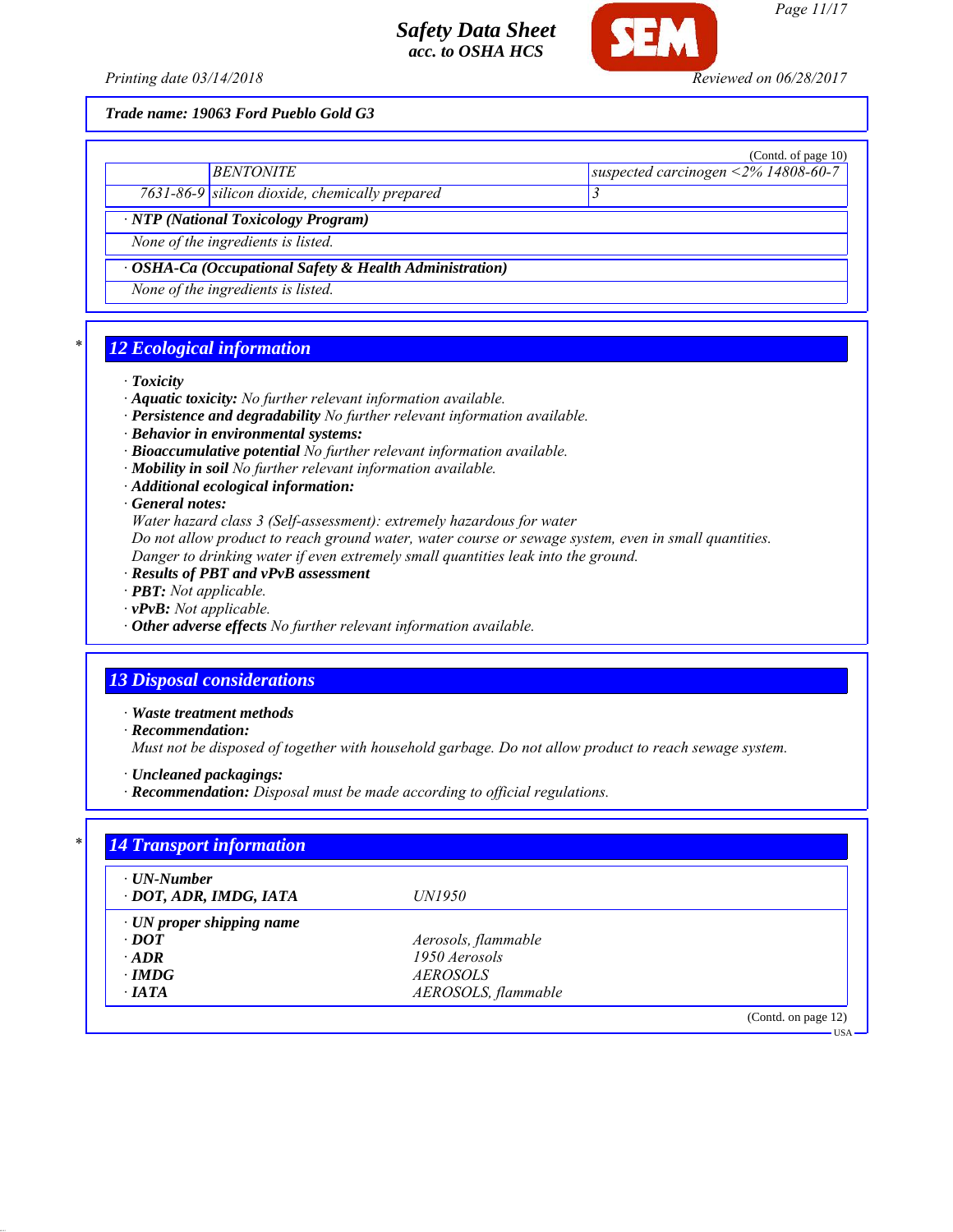

*Page 12/17*

*Printing date 03/14/2018 Reviewed on 06/28/2017*

*Trade name: 19063 Ford Pueblo Gold G3*

|                                                                                     | (Contd. of page 11)                                                                                                    |
|-------------------------------------------------------------------------------------|------------------------------------------------------------------------------------------------------------------------|
| · Transport hazard class(es)                                                        |                                                                                                                        |
| $\cdot$ DOT                                                                         |                                                                                                                        |
|                                                                                     |                                                                                                                        |
|                                                                                     |                                                                                                                        |
|                                                                                     |                                                                                                                        |
|                                                                                     |                                                                                                                        |
| · Class                                                                             | 2.1                                                                                                                    |
| $\cdot$ Label                                                                       | 2.1                                                                                                                    |
| $\cdot$ ADR                                                                         |                                                                                                                        |
|                                                                                     |                                                                                                                        |
|                                                                                     |                                                                                                                        |
|                                                                                     |                                                                                                                        |
| · Class                                                                             | 2 5F Gases                                                                                                             |
| $\cdot$ Label                                                                       | 2.1                                                                                                                    |
|                                                                                     |                                                                                                                        |
| · IMDG, IATA                                                                        |                                                                                                                        |
|                                                                                     |                                                                                                                        |
|                                                                                     |                                                                                                                        |
|                                                                                     |                                                                                                                        |
| · Class                                                                             | 2.1                                                                                                                    |
| · Label                                                                             | 2.1                                                                                                                    |
| · Packing group                                                                     |                                                                                                                        |
| · DOT, ADR, IMDG, IATA                                                              | Void                                                                                                                   |
| · Environmental hazards:                                                            |                                                                                                                        |
| · Marine pollutant:                                                                 | N <sub>o</sub>                                                                                                         |
| · Special precautions for user                                                      | Warning: Gases                                                                                                         |
| · EMS Number:                                                                       | $F-D, S-U$                                                                                                             |
| · Stowage Code                                                                      | SW1 Protected from sources of heat.                                                                                    |
|                                                                                     | SW22 For AEROSOLS with a maximum capacity of 1 litre:                                                                  |
|                                                                                     | Category A. For AEROSOLS with a capacity above 1 litre:<br>Category B. For WASTE AEROSOLS: Category C, Clear of living |
|                                                                                     | quarters.                                                                                                              |
| · Segregation Code                                                                  | SG69 For AEROSOLS with a maximum capacity of 1 litre:                                                                  |
|                                                                                     | Segregation as for class 9. Stow "separated from" class 1 except for                                                   |
|                                                                                     | division 1.4. For AEROSOLS with a capacity above 1 litre:                                                              |
|                                                                                     | Segregation as for the appropriate subdivision of class 2. For                                                         |
|                                                                                     | WASTE AEROSOLS: Segregation as for the appropriate subdivision<br>of class 2.                                          |
|                                                                                     |                                                                                                                        |
| · Transport in bulk according to Annex II of<br><b>MARPOL73/78 and the IBC Code</b> | Not applicable.                                                                                                        |
|                                                                                     |                                                                                                                        |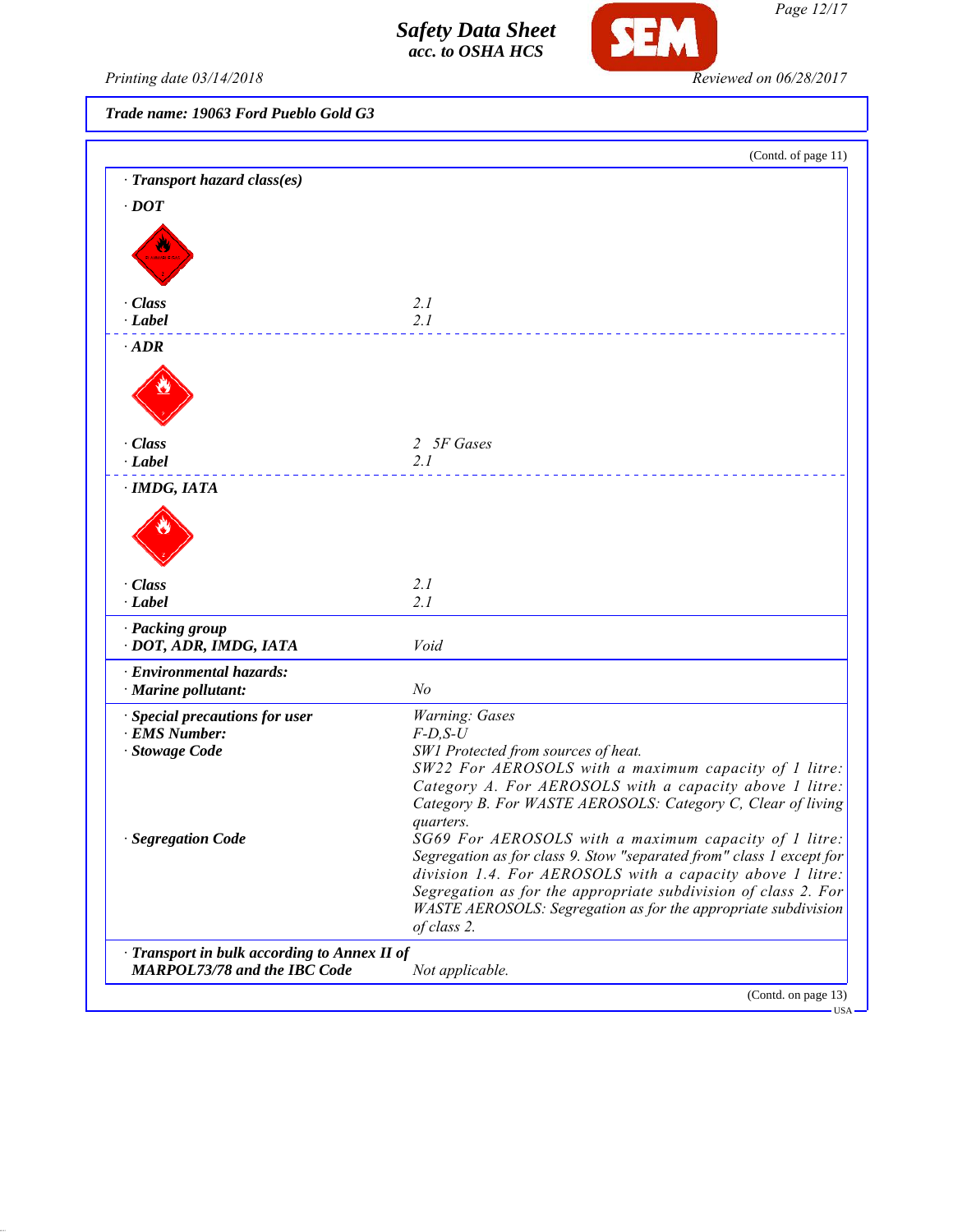

*Page 13/17*

*Printing date 03/14/2018 Reviewed on 06/28/2017*

*Trade name: 19063 Ford Pueblo Gold G3*

|                                           | (Contd. of page 12)                |
|-------------------------------------------|------------------------------------|
| $\cdot$ Transport/Additional information: |                                    |
| $\cdot$ DOT                               |                                    |
| $\cdot$ Quantity limitations              | On passenger aircraft/rail: 75 kg  |
|                                           | On cargo aircraft only: 150 kg     |
| $\cdot$ ADR                               |                                    |
| $\cdot$ Excepted quantities (EQ)          | Code: E0                           |
|                                           | Not permitted as Excepted Quantity |
| $\cdot$ IMDG                              |                                    |
| $\cdot$ Limited quantities (LQ)           | II.                                |
| $\cdot$ Excepted quantities (EQ)          | $Code$ $E0$                        |
|                                           | Not permitted as Excepted Quantity |
| · UN "Model Regulation":                  | <b>UN 1950 AEROSOLS, 2.1</b>       |

# *\* 15 Regulatory information*

*· Safety, health and environmental regulations/legislation specific for the substance or mixture · Sara*

|                           | Section 355 (extremely hazardous substances):                             |
|---------------------------|---------------------------------------------------------------------------|
|                           | None of the ingredient is listed.                                         |
|                           | Section 313 (Specific toxic chemical listings):                           |
| 108-88-3 toluene          |                                                                           |
|                           | <b>Acrylic Resin</b>                                                      |
| $7429 - 90 - 5$ aluminium |                                                                           |
|                           | 108-10-1 4-methylpentan-2-one                                             |
| $1330 - 20 - 7$ xylene    |                                                                           |
|                           | $100-41-4$ ethylbenzene                                                   |
|                           | $71 - 36 - 3$ butan-1-ol                                                  |
|                           | <b>TSCA</b> (Toxic Substances Control Act):                               |
|                           | $67-64-1$ acetone                                                         |
|                           | $123-86-4$ n-butyl acetate                                                |
|                           | 108-65-6 2-methoxy-1-methylethyl acetate                                  |
|                           | $110-19-0$ isobutyl acetate                                               |
|                           | 108-88-3 toluene                                                          |
|                           | $7429 - 90 - 5$ aluminium                                                 |
|                           | 763-69-9 ethyl 3-ethoxypropionate                                         |
|                           | 9004-36-8 Cellulose Acetate Butyrate                                      |
|                           | 108-10-1 4-methylpentan-2-one                                             |
|                           | $110-43-0$ heptan-2-one                                                   |
|                           | $1330 - 20 - 7$ xylene                                                    |
|                           | 16883-83-3 benzyl 3-isobutryloxy-1-isopropyl-2-2-dimethylpropyl phthalate |
|                           | $8052 - 41 - 3$ Stoddard solvent                                          |
|                           | (Contd. on page 14)                                                       |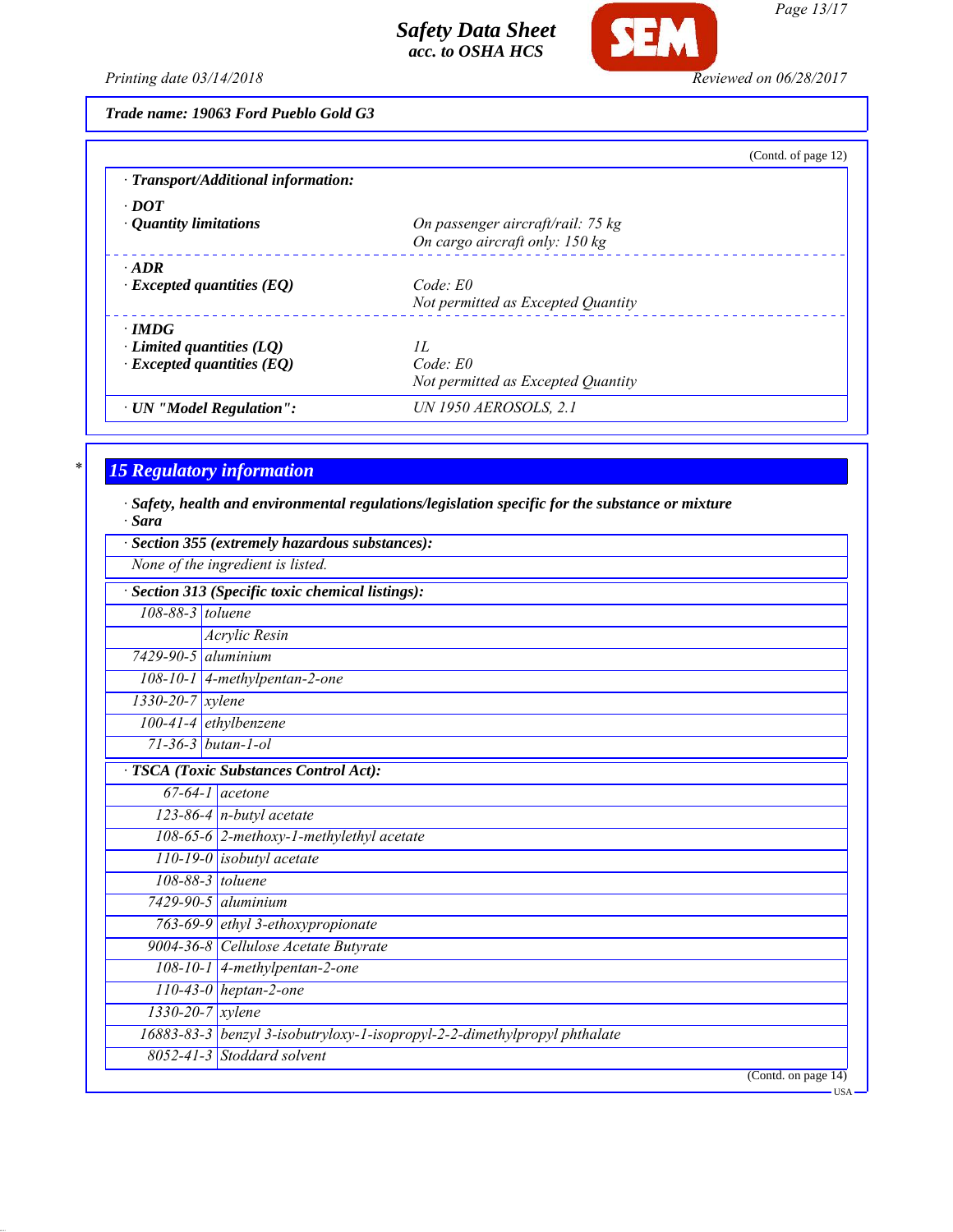

*Page 14/17*

*Printing date 03/14/2018 Reviewed on 06/28/2017*

*Trade name: 19063 Ford Pueblo Gold G3*

|                               | (Contd. of page 13)                                                                                                                                                                                                                       |
|-------------------------------|-------------------------------------------------------------------------------------------------------------------------------------------------------------------------------------------------------------------------------------------|
|                               | $13463-67-7$ titanium dioxide                                                                                                                                                                                                             |
|                               | $1309-37-1$ diiron trioxide                                                                                                                                                                                                               |
|                               | $100-41-4$ ethylbenzene                                                                                                                                                                                                                   |
|                               | $71 - 36 - 3$ butan-1-ol                                                                                                                                                                                                                  |
|                               | $41556-26-7$ bis(1,2,2,6,6-Pentamethyl-4-piperidinyl) sebacate                                                                                                                                                                            |
|                               | $104810-48-2$ poly(oxy-1,2-ethanediyl), $\alpha$ -[3-[3-(2H-benzotriazol-2-yl)-5-(1,1-dimethylethyl)-4-hydroxyphenyl]-<br>l-oxopropyl]-ω-hydroxy-                                                                                         |
|                               | $104810-47-1$ poly(oxy-1,2-ethanediyl), $\alpha$ -[3-[3-(2H-benzotriazol-2-yl)-5-(1,1-dimethylethyl)-4-hydroxyphenyl]-<br>$1$ -oxopropyl]- $\omega$ -[3-(2H- benzotriazol-2-yl)-5-(1,1-dimethylethyl)-4-hydroxyphenyl]-1-<br>oxopropoxy]- |
|                               | 1333-86-4 Carbon black                                                                                                                                                                                                                    |
|                               | 7631-86-9 silicon dioxide, chemically prepared                                                                                                                                                                                            |
|                               | $82919-37-7$ Methyl (1,2,2,6,6,- pentamethyl-4-piperidinyl) sebacate                                                                                                                                                                      |
|                               | 25322-68-3 Polyethylene glycol                                                                                                                                                                                                            |
|                               | 106-79-6 Dimethyl sebacate(Impurity)                                                                                                                                                                                                      |
|                               | 9038-95-3 OXIRANE, ME, POLYMER                                                                                                                                                                                                            |
|                               | 2403-89-6 4-Piperidinol, 1,2,2,6,6 pentamethyl- (Impurity)                                                                                                                                                                                |
|                               | 19549-80-5 $\vert$ 4,6-dimethylheptan-2-one                                                                                                                                                                                               |
|                               | $108-83-8$ 2,6-dimethylheptan-4-one                                                                                                                                                                                                       |
|                               | 78-83-1 butanol                                                                                                                                                                                                                           |
|                               | · TSCA new (21st Century Act) (Substances not listed)                                                                                                                                                                                     |
|                               | 68476-86-8 Petroleum gases, liquefied, sweetened                                                                                                                                                                                          |
| · Proposition 65              |                                                                                                                                                                                                                                           |
|                               | Chemicals known to cause cancer:                                                                                                                                                                                                          |
|                               | 108-10-1 $\vert$ 4-methylpentan-2-one                                                                                                                                                                                                     |
| $1330-20-7$ xylene            |                                                                                                                                                                                                                                           |
|                               | 13463-67-7 titanium dioxide                                                                                                                                                                                                               |
|                               | $100-41-4$ ethylbenzene                                                                                                                                                                                                                   |
|                               | $1333-86-4$ Carbon black                                                                                                                                                                                                                  |
|                               |                                                                                                                                                                                                                                           |
|                               | Chemicals known to cause reproductive toxicity for females:                                                                                                                                                                               |
|                               | None of the ingredients is listed.                                                                                                                                                                                                        |
|                               | Chemicals known to cause reproductive toxicity for males:                                                                                                                                                                                 |
|                               | None of the ingredients is listed.                                                                                                                                                                                                        |
|                               | Chemicals known to cause developmental toxicity:                                                                                                                                                                                          |
| 108-88-3 toluene              |                                                                                                                                                                                                                                           |
|                               | $108-10-1$ 4-methylpentan-2-one                                                                                                                                                                                                           |
| · Cancerogenity categories    |                                                                                                                                                                                                                                           |
|                               | <b>EPA</b> (Environmental Protection Agency)                                                                                                                                                                                              |
| $67-64-1$ acetone             | Ι                                                                                                                                                                                                                                         |
| 108-88-3 toluene              | I                                                                                                                                                                                                                                         |
|                               | $108-10-1$ 4-methylpentan-2-one<br>$\boldsymbol{I}$                                                                                                                                                                                       |
| $1330 - 20 - 7$ <i>xylene</i> | I                                                                                                                                                                                                                                         |
|                               | (Contd. on page $15$ )                                                                                                                                                                                                                    |
|                               | USA-                                                                                                                                                                                                                                      |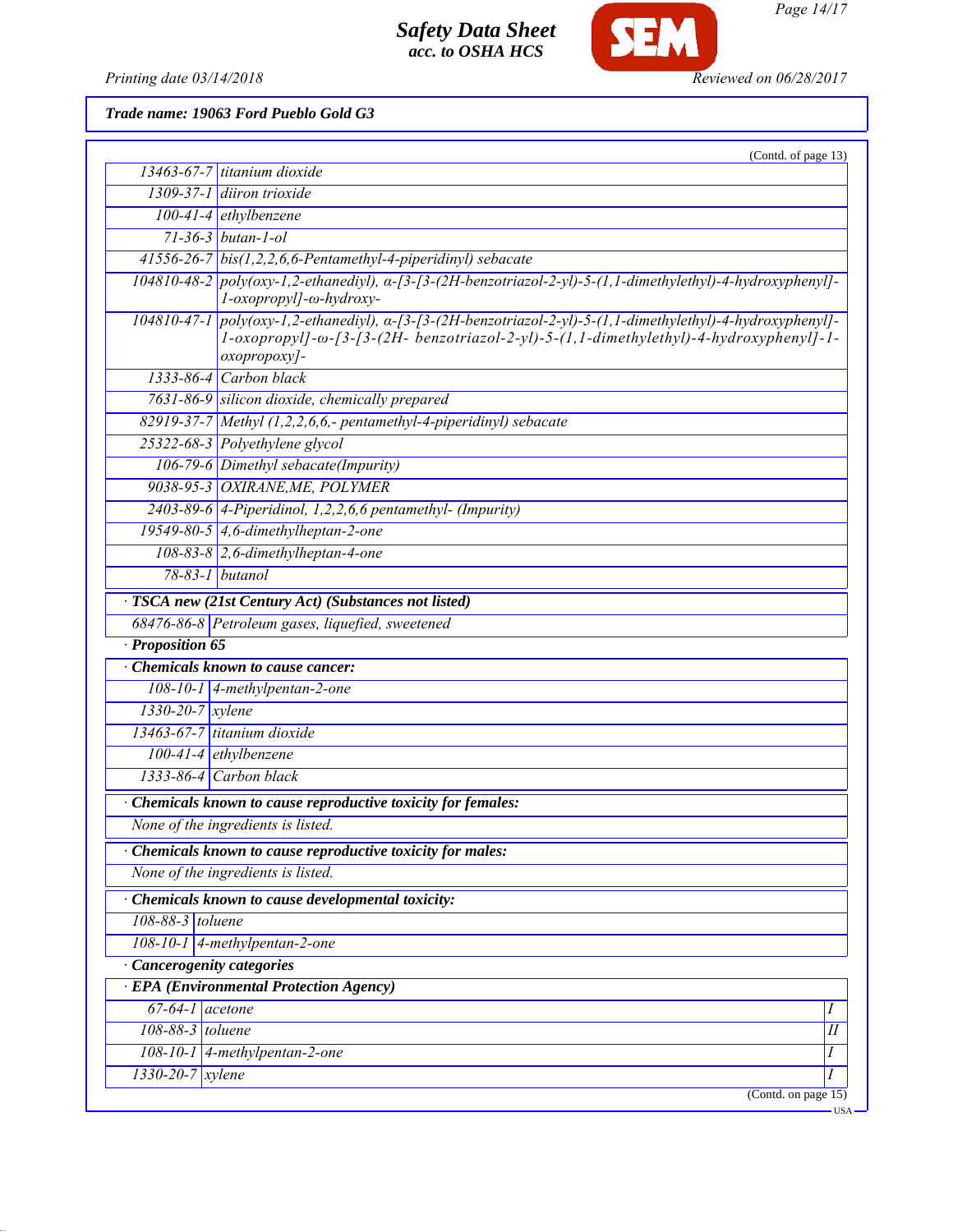

*Printing date 03/14/2018 Reviewed on 06/28/2017*

*Trade name: 19063 Ford Pueblo Gold G3*

|                                                                    |                                                    | (Contd. of page 14) |
|--------------------------------------------------------------------|----------------------------------------------------|---------------------|
|                                                                    | $100-41-4$ ethylbenzene                            | D                   |
|                                                                    | $71 - 36 - 3$   butan-1-ol                         | D                   |
|                                                                    | · TLV (Threshold Limit Value established by ACGIH) |                     |
|                                                                    | $67-64-1$ acetone                                  | A4                  |
| $108-88-3$ toluene                                                 |                                                    | A4                  |
|                                                                    | $7429-90-5$ aluminium                              | A4                  |
| $1330 - 20 - 7$ xylene                                             |                                                    | A4                  |
|                                                                    | $13463-67-7$ titanium dioxide                      | A4                  |
|                                                                    | $1309-37-1$ diiron trioxide                        | A4                  |
|                                                                    | $100-41-4$ ethylbenzene                            | A3                  |
|                                                                    | $1333-86-4$ Carbon black                           | A4                  |
| · NIOSH-Ca (National Institute for Occupational Safety and Health) |                                                    |                     |
|                                                                    | 13463-67-7 titanium dioxide                        |                     |
|                                                                    | $1333-86-4$ Carbon black                           |                     |

*· GHS label elements The product is classified and labeled according to the Globally Harmonized System (GHS). · Hazard pictograms*



*· Signal word Danger*

*· Hazard-determining components of labeling: acetone toluene 4-methylpentan-2-one Stoddard solvent · Hazard statements H222 Extremely flammable aerosol. H280 Contains gas under pressure; may explode if heated. H319 Causes serious eye irritation. H340 May cause genetic defects. H350 May cause cancer. H361 Suspected of damaging fertility or the unborn child. H336 May cause drowsiness or dizziness. H373 May cause damage to organs through prolonged or repeated exposure. · Precautionary statements P201 Obtain special instructions before use. P202 Do not handle until all safety precautions have been read and understood.*<br>P210 *Keep away from heat/sparks/open flames/hot surfaces. - No smoking. Keep away from heat/sparks/open flames/hot surfaces. - No smoking. P211 Do not spray on an open flame or other ignition source. P251 Pressurized container: Do not pierce or burn, even after use. P260 Do not breathe dust/fume/gas/mist/vapors/spray. P264 Wash thoroughly after handling. P271 Use only outdoors or in a well-ventilated area. P280 Wear protective gloves/protective clothing/eye protection/face protection.*

(Contd. on page 16)

USA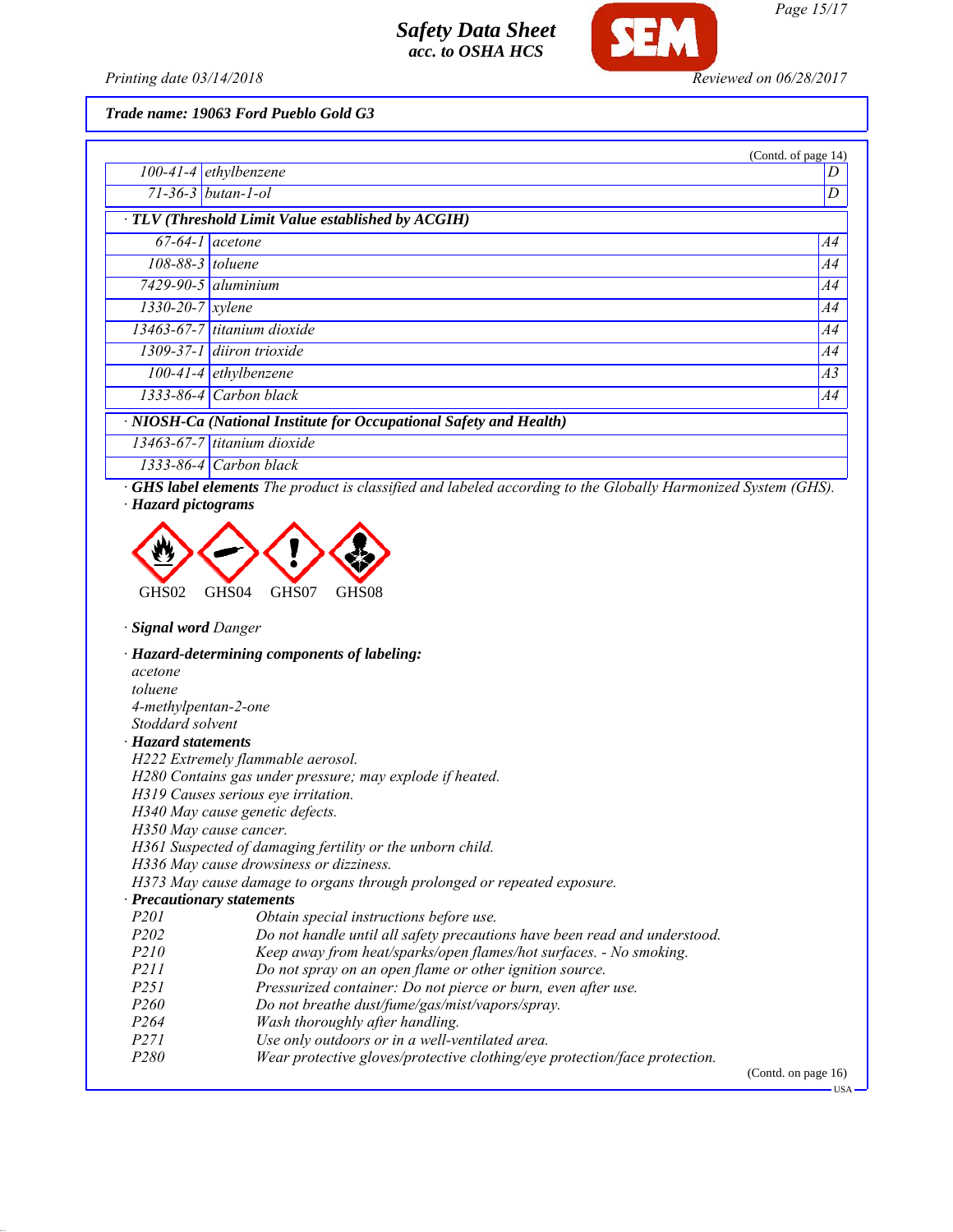

*Printing date 03/14/2018 Reviewed on 06/28/2017*

*Trade name: 19063 Ford Pueblo Gold G3*

(Contd. of page 15)

| $P304 + P340$ | IF INHALED: Remove person to fresh air and keep comfortable for breathing.                                    |
|---------------|---------------------------------------------------------------------------------------------------------------|
|               | P305+P351+P338 If in eyes: Rinse cautiously with water for several minutes. Remove contact lenses, if present |
|               | and easy to do. Continue rinsing.                                                                             |
| $P308 + P313$ | IF exposed or concerned: Get medical advice/attention.                                                        |
| <i>P312</i>   | Call a poison center/doctor if you feel unwell.                                                               |
| <i>P314</i>   | Get medical advice/attention if you feel unwell.                                                              |
| $P337 + P313$ | If eye irritation persists: Get medical advice/attention.                                                     |
| $P403 + P233$ | Store in a well-ventilated place. Keep container tightly closed.                                              |
| <i>P405</i>   | Store locked up.                                                                                              |
| $P410 + P403$ | Protect from sunlight. Store in a well-ventilated place.                                                      |
| $P410 + P412$ | Protect from sunlight. Do not expose to temperatures exceeding $50^{\circ}$ C/122 $^{\circ}$ F.               |
| <i>P501</i>   | Dispose of contents/container in accordance with local/regional/national/international                        |
|               | regulations.                                                                                                  |
|               |                                                                                                               |

*· National regulations:*

*· Additional classification according to Decree on Hazardous Materials: Carcinogenic hazardous material group III (dangerous).*

*· Information about limitation of use:*

*Workers are not allowed to be exposed to the hazardous carcinogenic materials contained in this preparation. Exceptions can be made by the authorities in certain cases.*

*· Chemical safety assessment: A Chemical Safety Assessment has not been carried out.*

#### *\* 16 Other information*

*This information is based on our present knowledge. However, this shall not constitute a guarantee for any specific product features and shall not establish a legally valid contractual relationship.*

*· Department issuing SDS: Environment protection department.*

*· Contact: Rita Joiner (rjoiner@semproducts.com)*

*· Date of preparation / last revision 03/14/2018 / 16*

*· Abbreviations and acronyms: RID: Règlement international concernant le transport des marchandises dangereuses par chemin de fer (Regulations Concerning the International Transport of Dangerous Goods by Rail) ICAO: International Civil Aviation Organisation ADR: Accord européen sur le transport des marchandises dangereuses par Route (European Agreement concerning the International Carriage of Dangerous Goods by Road) IMDG: International Maritime Code for Dangerous Goods DOT: US Department of Transportation IATA: International Air Transport Association ACGIH: American Conference of Governmental Industrial Hygienists EINECS: European Inventory of Existing Commercial Chemical Substances ELINCS: European List of Notified Chemical Substances CAS: Chemical Abstracts Service (division of the American Chemical Society) NFPA: National Fire Protection Association (USA) HMIS: Hazardous Materials Identification System (USA) VOC: Volatile Organic Compounds (USA, EU) LC50: Lethal concentration, 50 percent LD50: Lethal dose, 50 percent PBT: Persistent, Bioaccumulative and Toxic vPvB: very Persistent and very Bioaccumulative NIOSH: National Institute for Occupational Safety OSHA: Occupational Safety & Health TLV: Threshold Limit Value PEL: Permissible Exposure Limit REL: Recommended Exposure Limit BEI: Biological Exposure Limit Flam. Aerosol 1: Aerosols – Category 1 Press. Gas: Gases under pressure – Compressed gas* (Contd. on page 17)

USA